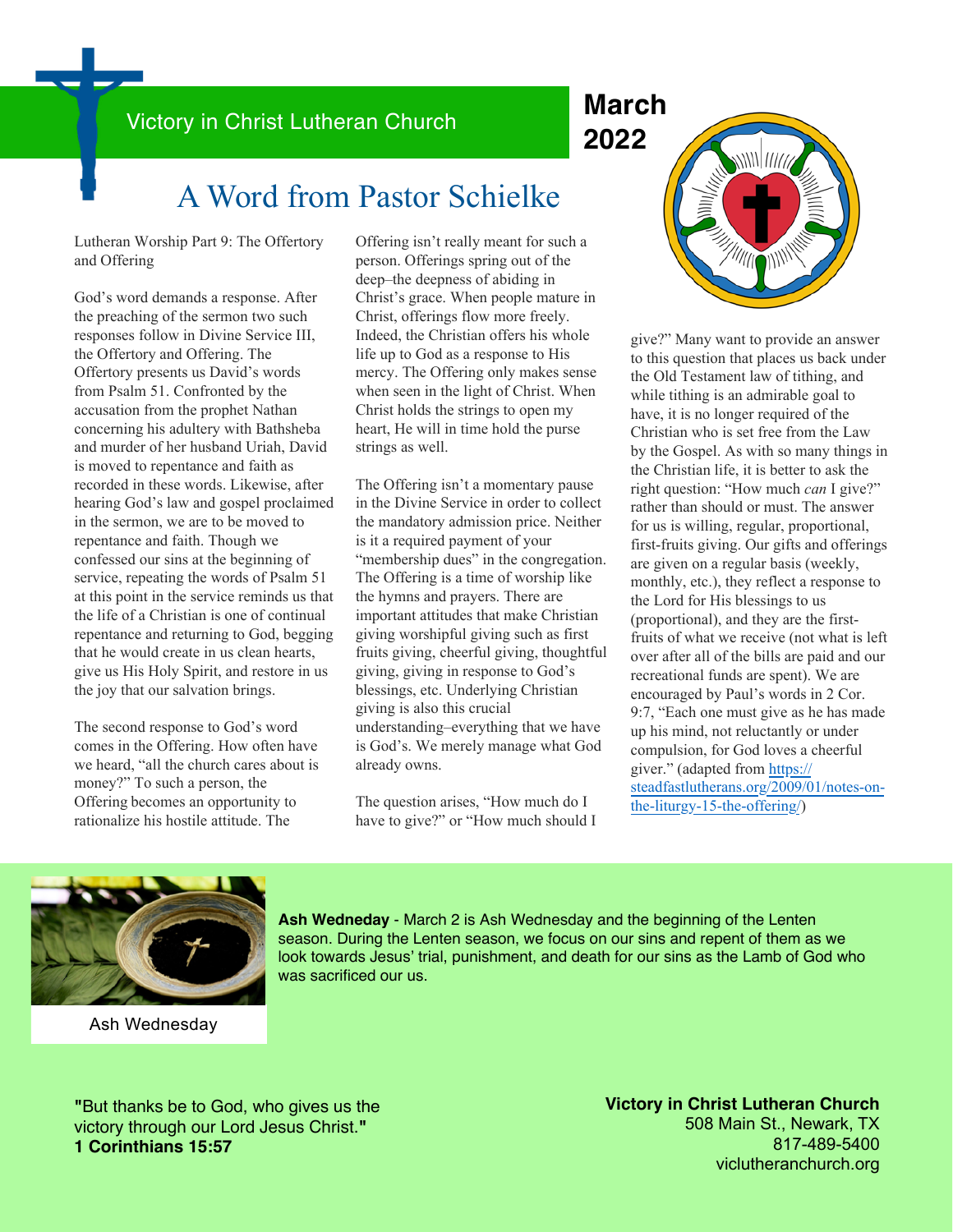## **1** Victory in Christ Lutheran Church<br>
2022

# **March**

**The Augsburg Confession -** Below is part 1 of the twenty-fourth article of the Augsburg Confession. These are what we believe and confess as a Lutheran congregation.

#### **Article XXIV - Of the Mass - Part 1**

 $\frac{1}{2}$  Falsely are our churches accused of abolishing the Mass; for the Mass is retained among

 $2<sub>us</sub>$ , and celebrated with the highest reverence. Nearly all the usual ceremonies are also preserved, save that the parts sung in Latin are interspersed here and there with German hymns, which have been added

 $\frac{3}{2}$  to teach the people. For ceremonies are needed to this end alone that the unlearned

 $\frac{4}{1}$  be taught [what they need to know of Christ]. And not only has Paul commanded to use in the church a language understood by the people [1 Cor. 14:2-9,](https://biblia.com/bible/esv/1%20Cor.%2014.2-9%22%20%5Ct%20%22_blank) but it has also been so ordained by man's law.

 $\frac{5}{2}$  The people are accustomed to partake of the Sacrament together, if any be fit for it, and this also increases the reverence and devotion of public

 $6$  worship. For none are admitted

 $\frac{7}{2}$  except they be first examined. The people are also advised concerning the dignity and use of the Sacrament, how great consolation it brings anxious consciences, that they may learn to believe God, and to expect and ask of Him all that is good.

 $\frac{8}{2}$  [In this connection they are also instructed regarding other and false teachings on the Sacrament.] This worship pleases God; such use of the Sacrament nourishes true devotion

[9](https://boc.confident.faith/ac-xxiv-0009%22%20%5Ct%20%22_blank) toward God. It does not, therefore, appear that the Mass is more devoutly celebrated among our adversaries than among us.

 $10$  But it is evident that for a long time this also has been the public and most grievous complaint of all good men that Masses have been basely profaned and applied to purposes of lucre.

 $\frac{11}{11}$  For it is not unknown how far this abuse obtains in all the churches by what manner of men Masses are said only for fees or stipends, and how many celebrate them contrary to the Canons.

 $\frac{12}{2}$  But Paul severely threatens those who deal unworthily with the Eucharist when he says, [1 Cor. 11:27](https://biblia.com/bible/esv/1%20Cor.%2011.27%22%20%5Ct%20%22_blank): Whosoever shall eat this bread, and drink this cup of the Lord, unworthily, shall be guilty of the body and blood of the Lord.

[13 W](https://boc.confident.faith/ac-xxiv-0013%22%20%5Ct%20%22_blank)hen, therefore our priests were admonished concerning this sin, Private Masses were discontinued among us, as scarcely any Private Masses were celebrated except for lucre's sake.

[14 N](https://boc.confident.faith/ac-xxiv-0014%22%20%5Ct%20%22_blank)either were the bishops ignorant of these abuses, and if they had corrected them in time, there would now be less dissension. Heretofore,

 $\frac{15}{15}$  by their own connivance, they suffered many corruptions to creep into the Church. Now, when it is too late, they begin to complain

 $\frac{16}{16}$  of the troubles of the Church, while this disturbance has been occasioned simply by those abuses which were so manifest that they could be borne no longer. There have been great

[17 d](https://boc.confident.faith/ac-xxiv-0017%22%20%5Ct%20%22_blank)issensions concerning the Mass, concerning the Sacrament.

[18 P](https://boc.confident.faith/ac-xxiv-0018%22%20%5Ct%20%22_blank)erhaps the world is being punished for such long-continued profanations of the Mass as have been tolerated in the churches for so many centuries by the very men who

 $\frac{19}{2}$  were both able and in duty bound to correct them. For in the Ten Commandments it is written, [Ex. 20:7:](https://biblia.com/bible/esv/Exod.%2020.7%22%20%5Ct%20%22_blank) The Lord will not hold him guiltless that taketh His name in vain. But since

<sup>20</sup> the world began, nothing that God ever ordained seems to have been so abused for filthy lucre as the Mass.

**Victory in Christ Lutheran Church**  March 2022

**"**But thanks be to God, who gives us the victory through our Lord Jesus Christ.**" 1 Corinthians 15:57**



**Victory in Christ Lutheran Church** 508 Main Street Newark, Texas 817-489-5400 viclutheranchurch.org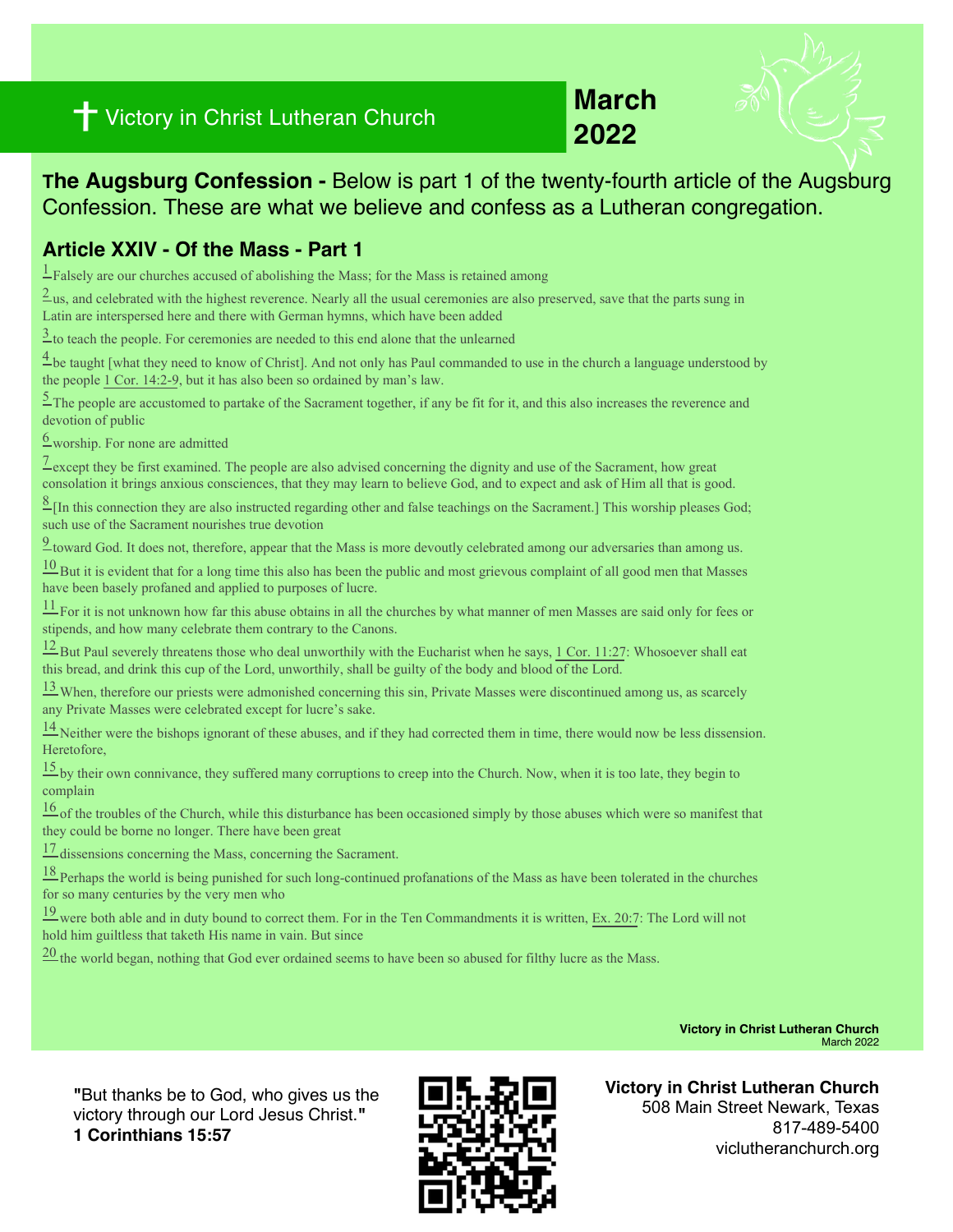### Victory in Christ Lutheran Church

## **March 2022**

| Sunday                                                                                                        | Monday         | Tuesday      | Wednesday                                                                                                   | Thursday | Friday         | Saturday                             |
|---------------------------------------------------------------------------------------------------------------|----------------|--------------|-------------------------------------------------------------------------------------------------------------|----------|----------------|--------------------------------------|
|                                                                                                               |                | $\mathbf{1}$ | $\overline{c}$<br>Women's Bible Study<br>4:30 p.m.<br>Lent Dinner 6 p.m.<br>Ash Wednesday<br>Service 7 p.m. | 3        | $\overline{4}$ | 5<br>Men's Bible Study<br>8:30 a.m.  |
| 6<br>Divine Service 10 a.m.<br>Bible Study / Sunday<br>School 11 a.m.<br>Lunch noon                           | $\overline{7}$ | 8            | 9<br>Women's Bible Study<br>4:30 p.m.<br>Lent Dinner 6 p.m.<br>Lenten Service 7 p.m.                        | 10       | 11             | 12                                   |
| 13<br>Divine Service 10 a.m.<br>Bible Study / Sunday<br>School 11 a.m.<br>Lunch noon                          | 14             | 15           | 16<br>Women's Bible Study<br>4:30 p.m.<br>Lent Dinner 6 p.m.<br>Lenten Service 7 p.m.                       | 17       | 18             | 19<br>Men's Bible Study<br>8:30 a.m. |
| 20<br>Divine Service 10 a.m.<br>Bible Study / Sunday<br>School 11 a.m.<br>Lunch noon                          | 21             | 22           | 23<br>Women's Bible Study<br>4:30 p.m.<br>Lent Dinner 6 p.m.<br>Lenten Service 7 p.m.                       | 24       | 25             | 26<br>Spring Cleaning<br>8 a.m.      |
| 27<br>Divine Service 10 a.m<br>Bible Study / Sunday<br>School 11 a.m.<br>Lunch noon<br><b>Council Meeting</b> | 28             | 29           | 30<br>Women's Bible Study<br>4:30 p.m.<br>Lent Dinner 6 p.m.<br>Lenten Service 7 p.m.                       | 31       |                |                                      |

6 Gary Rohloff

- 12 Hayden Rohloff
- 13 Eugene Kroeger
- 15 Joshua Safford
- 21 Dennis Haney

**"**But thanks be to God, who gives us the victory through our Lord Jesus Christ.**" 1 Corinthians 15:57**

### **March Birthdays:**







21 Herb Safford

- 21 Linda Watson
- 23 Kerri Schielke
- 27 Stephen Gallo

**Victory in Christ Lutheran Church** 508 Main Street Newark, Texas 817-489-5400 viclutheranchurch.org